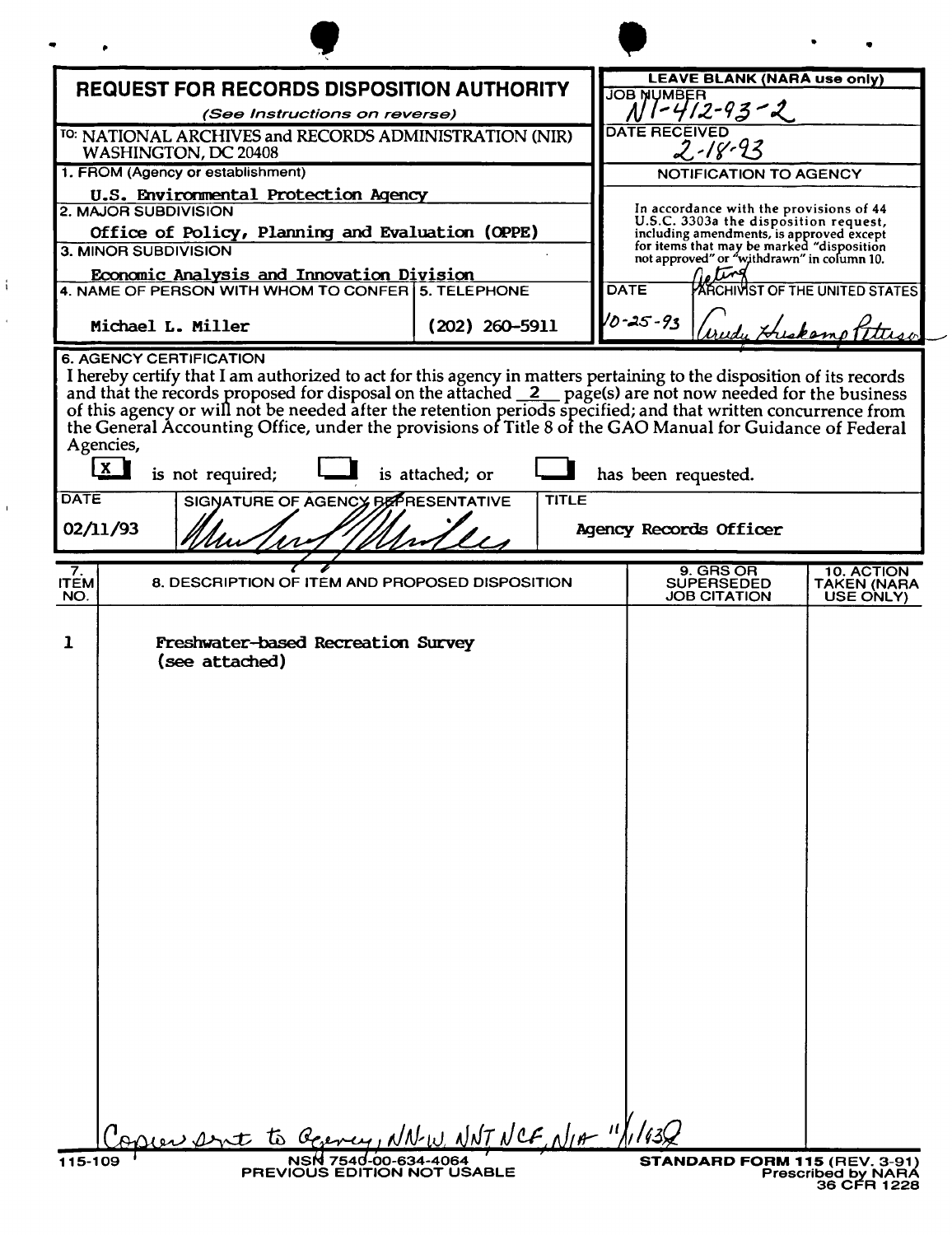# DRAFT OF 1/26/93

..

NWML

### O.S. EPA RECORDS CONTROL SCHEDULB

SERIES TITLE: Freshwater-Based Recreation Survey (1989)

PROGRAM. Headquarters/Office of Policy, Planning, and Evaluation (OPPE)

EPA SERIES HO. 450H

NARA SCHEDULE NO. Pending (Use this number to retire records to the FRC)

APPLICABILITY. Can be applied by the Economic Analysis and Innovation Division, OPPE.

## **IDENTIFYING INFORMATION:**

DESCRIPTIOH. The Freshwater-Based Recreation Survey was jointly funded by OPPE and the National Acidic Precipitation Assessment Program to support estimation of economic models of recreation behavior. The analysis was part of NAPAP's ongoing assessment of the causes and consequences of acidic deposition. The survey collected data on the demographic and freshwater recreation characteristics of 5,724 randomly selected households in four northeastern states: Maine, New Hampshire, New York, and Vermont. Separate panels were administered to fishermen, boaters, and swimmers. The questionnaires collected data on individual characteristics on each site that was visited and each trip taken. The variables included information on household characteristics, trip expenditures, on-site expenditures, visited site characteristics, travel distances and times, and catch information for the fishing panel. Questionnaires were administered in July and October 1989 (Waves 1 and 2).

Records for the survey include:

a. Questionnaires,

- b. Survey administration materials,<br>c. 10 data sets, and c. 10 data sets, and<br>d. Final report.
- 
- Final report.

ARRAHGEMEHTI Questionnaires arranged by type of recreational survey, and thereunder by wave and survey identification number.

TYPE OF RECORDS. Forms, subject files, electronic RESTRICTIONS I No

MEDIUM. Paper, electronic

VITAL RECORDS. No

FUNCTIONS SUPPORrEDI Research and development

SPECIFIC LEGAL REQUIREMENTS: None